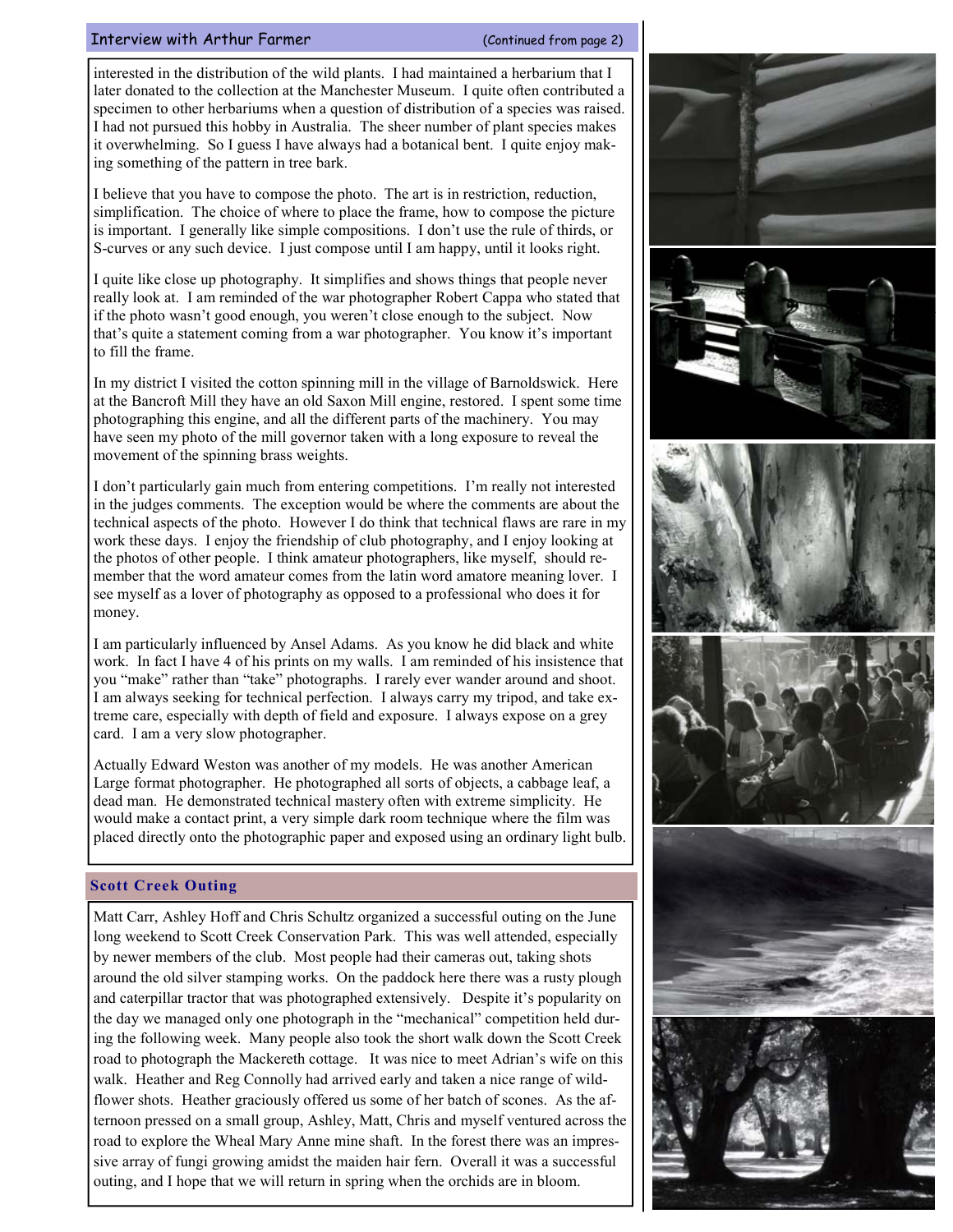Photo Gallery—Images selected for the Photographic Wholesalers exhibition



In June the BPC committee gathered to choose 32 images to form an exhibition at Photographic wholesalers. A wide range of images at a high standard were offered for selection. I have included here just a handful of the images that were selected. I must thank all of the contributors for giving the selection committee such a difficult task. We have been promised that the selected images will be printed (at no cost to us) by photographic wholesalers in large sizes (mostly greater than A4). After the exhibition the prints will be presented to the respective photographers.

Ashley Hoff—If you listen carefully, you can hear it sigh

Theo Prucha—Evening at the Coast



Gary Secombe—New Crops